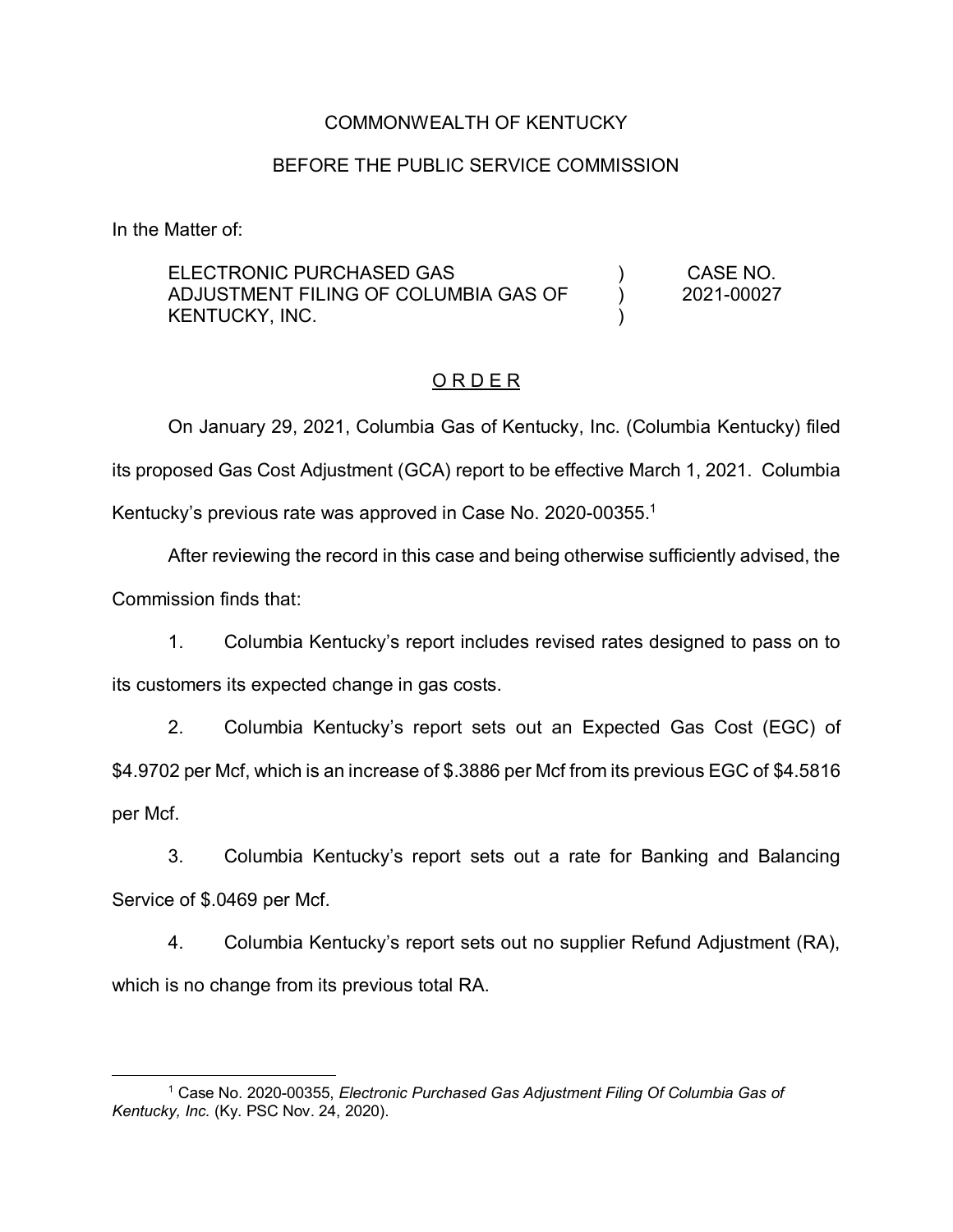5. Columbia Kentucky's report sets out a current quarter Actual Cost Adjustment (ACA) of \$.1471 per Mcf. Columbia Kentucky's total ACA is (\$.7600) per Mcf, which is a decrease of \$.2216 per Mcf from its previous total ACA of (\$.5384) per Mcf.

6. Columbia Kentucky's report sets out a Balancing Adjustment (BA) of (\$.0141) per Mcf, which is a decrease of \$.0080 per Mcf from its previous BA of (\$.0061) per Mcf.

7. Columbia Kentucky's report sets out no Special Agency Service (SAS) refund adjustment, which is no change from its previous SAS refund adjustment.

8. Columbia Kentucky's report sets out a Performance-Based Rate (PBR) Adjustment of \$.2167 per Mcf.

9. Columbia Kentucky's GCA is \$4.4128 per Mcf, which is an increase of \$.1590 per Mcf from the previous GCA of \$4.2538 per Mcf.

10. The rates as proposed by Columbia Kentucky and set forth in the Appendix to this Order are fair, just, and reasonable and should be approved for billing with the final meter readings beginning on March 1, 2021.

11. Should Columbia Kentucky purchase sustainable natural gas from a renewable source during the reporting period of any future GCA reports then the supplier, cost, and amount must be documented in its cover letter to the Commission.

12. As ordered by the Commission in Case No. 2018-00150,<sup>2</sup> Columbia Kentucky's future GCA reports should include an electronic version containing supporting calculations in Excel spreadsheet format with all formulas intact and unprotected, and with all columns and rows accessible.

 <sup>2</sup> Case No. 2018-00150, *Purchased Gas Adjustment Filing of Columbia Gas of Kentucky, Inc.*  (Ky. PSC May 16, 2018).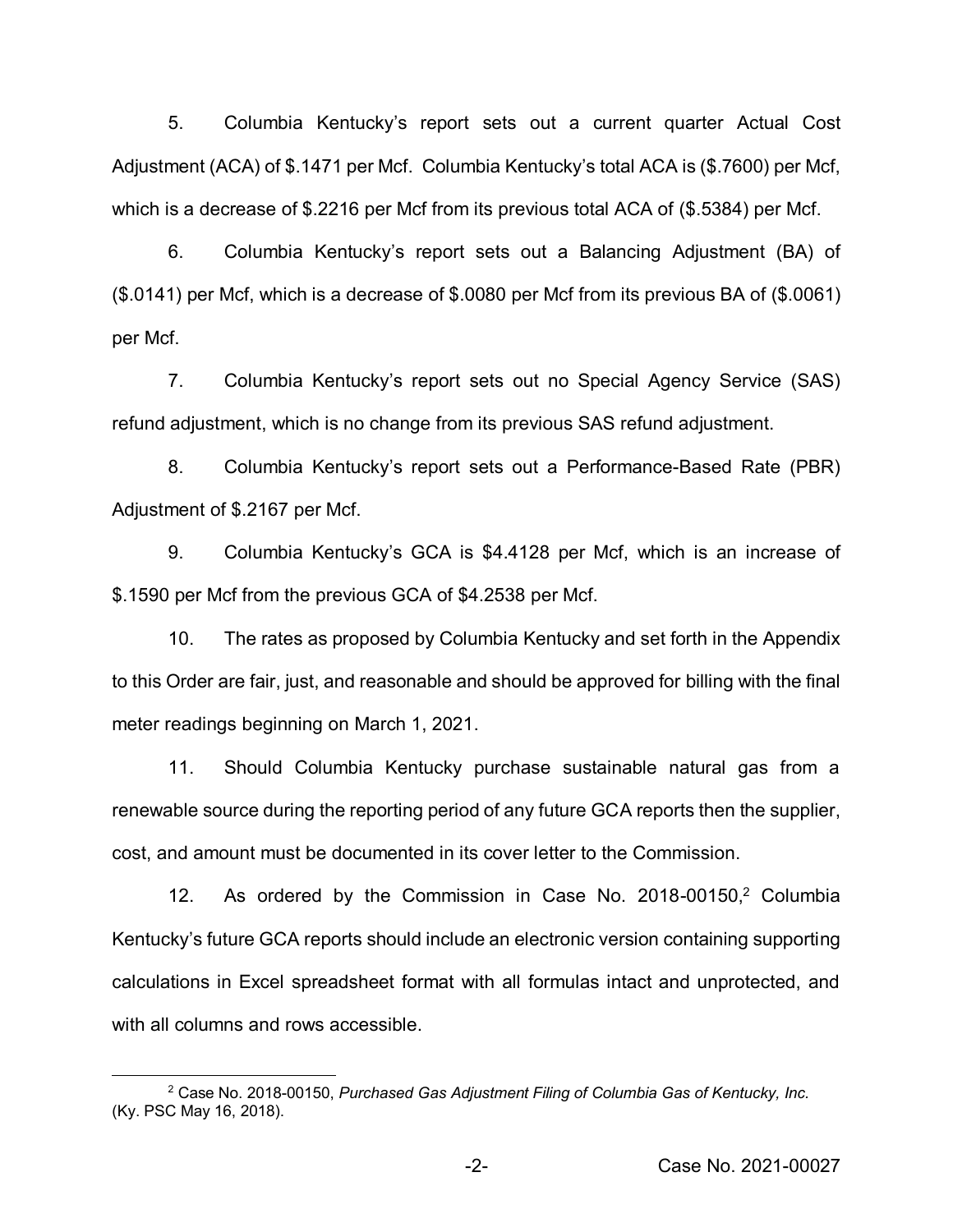IT IS THEREFORE ORDERED that:

1. The rates proposed by Columbia Kentucky and set forth in the Appendix to this Order are approved for billing beginning on March 1, 2021.

2. Within 20 days of the date of entry of this Order, Columbia Kentucky shall file with this Commission, using the Commission's electronic Tariff Filing System, revised tariff sheets setting out the rates approved herein and reflecting that they were approved pursuant to this Order.

3. Columbia Kentucky's future GCA reports shall include the information required in finding paragraph 12.

4. This case is closed and removed from the Commission's docket.

# [REMAINDER OF PAGE INTENTIONALLY LEFT BLANK]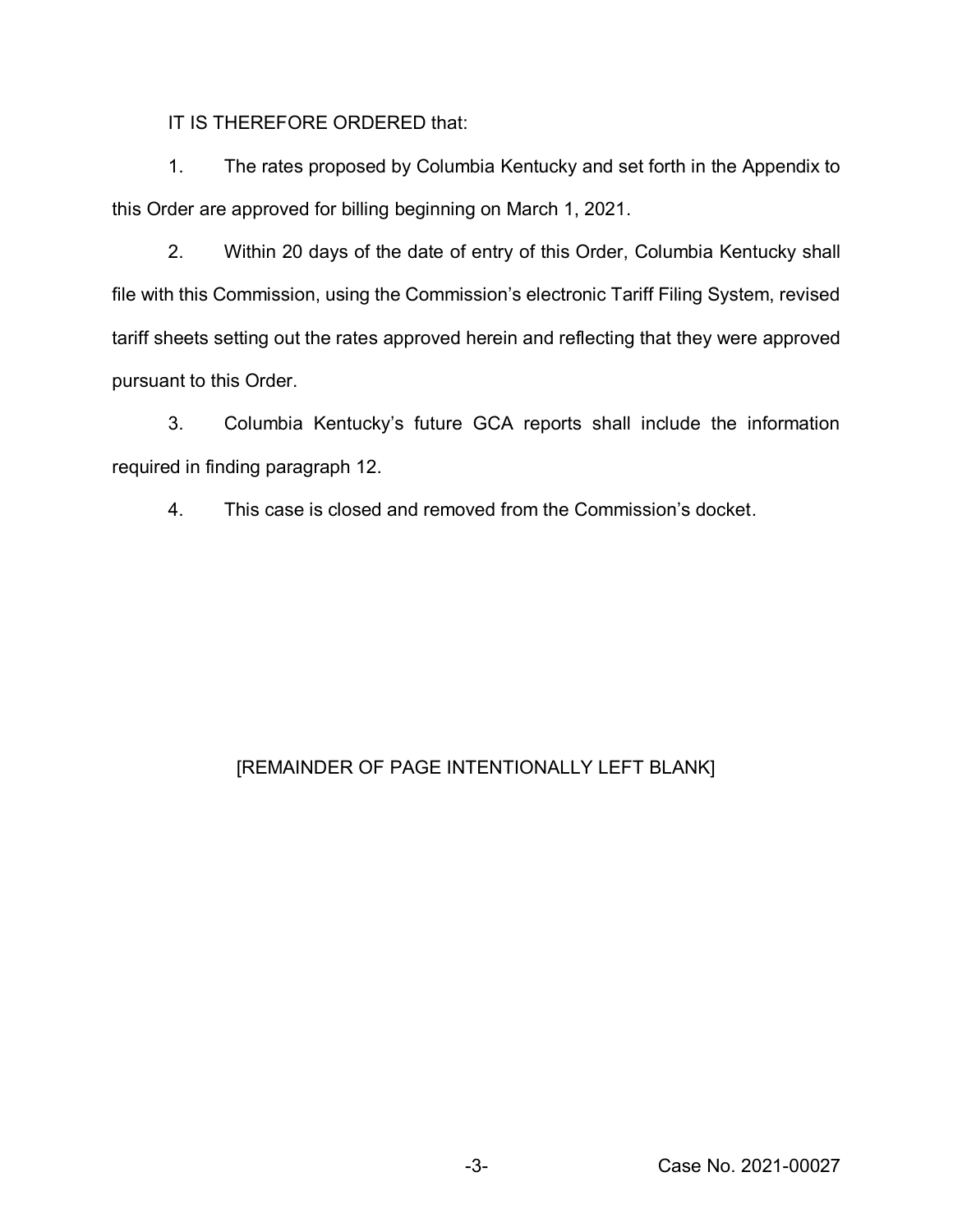By the Commission



ATTEST:

Bidwell

Executive Director

Case No. 2021-00027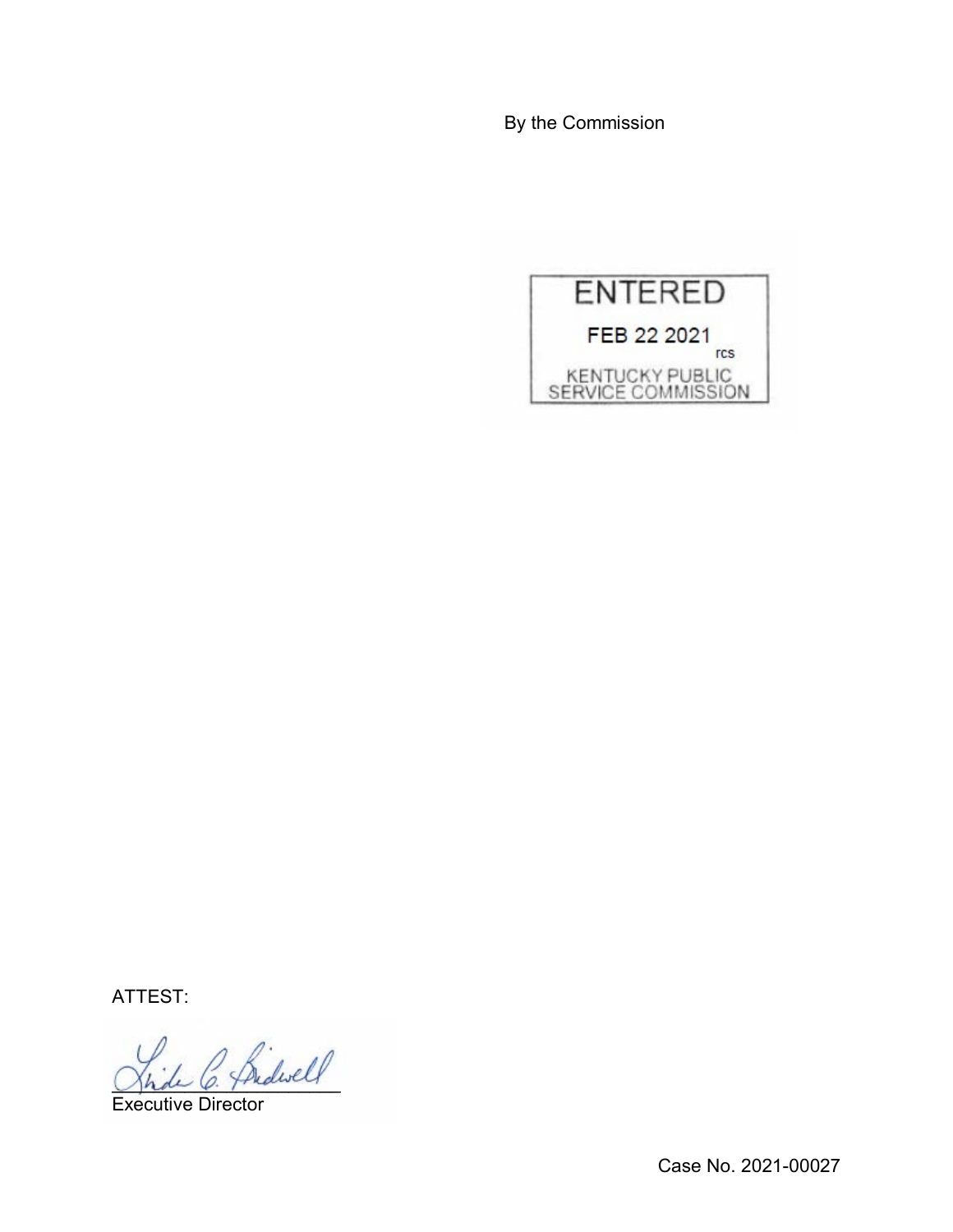#### APPENDIX

# APPENDIX TO AN ORDER OF THE KENTUCKY PUBLIC SERVICE COMMISSION IN CASE NO. 2021-00027 DATED FEB 22 2021

The following rates and charges are prescribed for the customers in the area served by Columbia Gas of Kentucky, Inc. All other rates and charges not specifically mentioned herein shall remain the same as those in effect under the authority of the Commission prior to the effective date of this Order.

CURRENTLY EFFECTIVE BILLING RATES

Total

| <b>SALES SERVICE</b>                          | <b>Base Rate</b><br><b>Charge</b><br>\$ | Gas Cost Adjustment <sup>1/</sup><br>Demand Commodity<br>\$ | \$             | i Uldi<br><b>Billing</b><br>Rate<br>\$ |
|-----------------------------------------------|-----------------------------------------|-------------------------------------------------------------|----------------|----------------------------------------|
| <b>RATE SCHEDULE GSR</b>                      |                                         |                                                             |                |                                        |
| Delivery Charge per Mcf                       | 3.5665                                  | 2.1785                                                      | 2.2343         | 7.9793                                 |
| RATE SCHEDULE GSO<br>Commercial or Industrial |                                         |                                                             |                |                                        |
| First 50 Mcf or less per billing period       | 3.0181                                  | 2.1785                                                      | 2.2343         | 7.4309                                 |
| Next 350 Mcf per billing period               | 2.3295                                  | 2.1785                                                      | 2.2343         | 6.7423                                 |
| Next 600 Mcf per billing period               | 2.2143                                  | 2.1785                                                      | 2.2343         | 6.6271                                 |
| Over 1,000 Mcf per billing period             | 2.0143                                  | 2.1785                                                      | 2.2343         | 6.4271                                 |
| RATE SCHEDULE IS                              |                                         |                                                             |                |                                        |
| First 30,000 Mcf per billing period           | 0.6285                                  |                                                             | $2.2343^{2/2}$ | 2.8628                                 |
| Next 70,000 Mcf per billing period            | 0.3737                                  |                                                             | $2.2343^{2/2}$ | 2.6080                                 |
| Over 100,000 Mcf per billing period           | 0.3247                                  |                                                             | $2.2343^{2/2}$ | 2.5590                                 |
| Firm Service Demand Charge                    |                                         |                                                             |                |                                        |
| Demand Charge times Daily Firm                |                                         |                                                             |                |                                        |
| Volume (Mcf) in Customer Service Agreement    |                                         | 11.9517                                                     |                | 11.9517                                |
|                                               |                                         |                                                             |                |                                        |

<sup>&</sup>lt;sup>1</sup> The Gas Cost Adjustment, as shown, is an adjustment per Mcf determined in accordance with the "Gas Cost Adjustment Clause" as set forth on Sheets 48 through 51 of Columbia Kentucky's Tariff. The Gas Cost Adjustment applicable to a customer who is receiving service under Rate Schedule GS or IUS and received service under Rate Schedule SVGTS shall be \$4.9702 per Mcf only for those months of the prior 12 months during which they were served under Rate Schedule SVGTS.

 $2$  IS customers may be subject to the Demand Gas Cost under the conditions set forth on Sheets 14 and 15 of Columbia Kentucky's Tariff.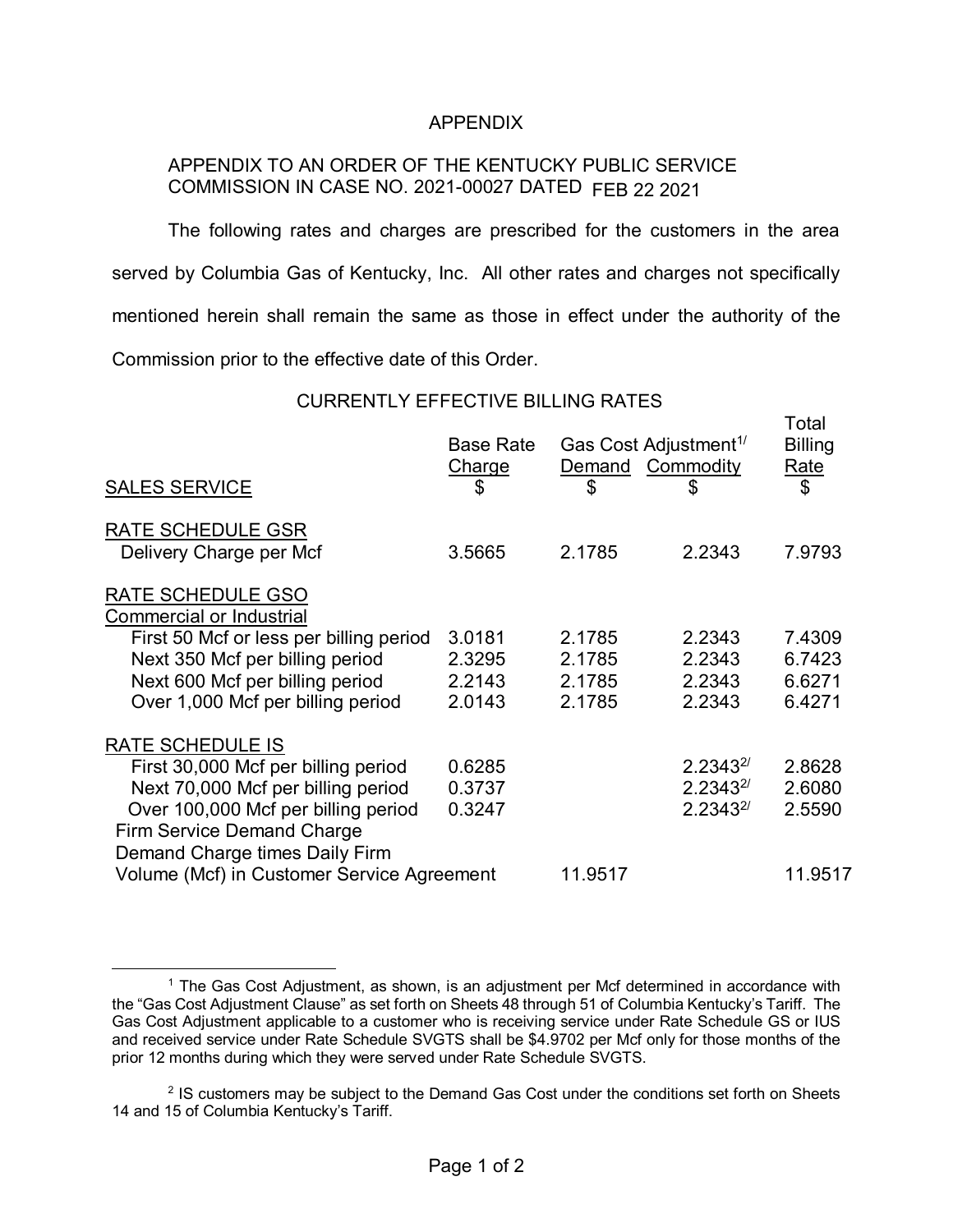| <b>RATE SCHEDULE IUS</b><br>Delivery Charge per Mcf                                                                                                                                                              | 1.1544 | 2.1785  | 2.2343                               | 5.5672              |
|------------------------------------------------------------------------------------------------------------------------------------------------------------------------------------------------------------------|--------|---------|--------------------------------------|---------------------|
| <b>TRANSPORTATION SERVICE</b>                                                                                                                                                                                    |        |         |                                      |                     |
| RATE SCHEDULE SS<br>Standby Service Demand Charge per Mcf<br>Demand Charge times Daily Firm<br>Volume (Mcf) in Customer Service Agreement<br>Standby Service Commodity Charge per Mcf                            |        | 11.9517 | 2.2343                               | 11.9517<br>2.2343   |
| <b>RATE SCHEDULE DS</b><br><b>Banking and Balancing Service</b><br>Rate per Mcf                                                                                                                                  |        | 0.0469  |                                      | 0.0469              |
| RATE SCHEDULE MLDS<br><b>Banking and Balancing Service</b><br>Rate per Mcf                                                                                                                                       |        | 0.0469  |                                      | 0.0469              |
| RATE SCHEDULE SVGTS                                                                                                                                                                                              |        |         | <b>Base Rate</b>                     |                     |
|                                                                                                                                                                                                                  |        |         | \$                                   |                     |
| <b>General Service Residential (SGVTS GSR)</b><br>Delivery Charge per Mcf                                                                                                                                        |        |         | 3.5665                               |                     |
| General Service Other-Commercial or Industrial (SVGTS GSO)<br>First 50 Mcf or less per billing period<br>Next 350 Mcf per billing period<br>Next 600 Mcf per billing period<br>Over 1,000 Mcf per billing period |        |         | 3.0181<br>2.3295<br>2.2143<br>2.0143 |                     |
| <b>Intrastate Utility Service</b><br>Delivery Charge per Mcf                                                                                                                                                     |        |         | 1.1544                               |                     |
|                                                                                                                                                                                                                  |        |         | \$                                   | <b>Billing Rate</b> |
| <b>Actual Gas Cost Adjustment<sup>3</sup></b>                                                                                                                                                                    |        |         |                                      | \$(0.5834)          |
| <b>RATE SCHEDULE SVAS</b>                                                                                                                                                                                        |        |         |                                      |                     |
| <b>Balancing Charge-per Mcf</b>                                                                                                                                                                                  |        |         |                                      | 1.6245              |

**Extending the Case Cost Adjustment is applicable to a customer who is receiving service under Rate Schedule**<br><sup>3</sup> The Gas Cost Adjustment is applicable to a customer who is receiving service under Rate Schedule SVGTS and received service under Rate Schedule GS, IS, or IUS for only those months of the prior 12 months during which they were served under Rate Schedule GS, IS, or IUS.